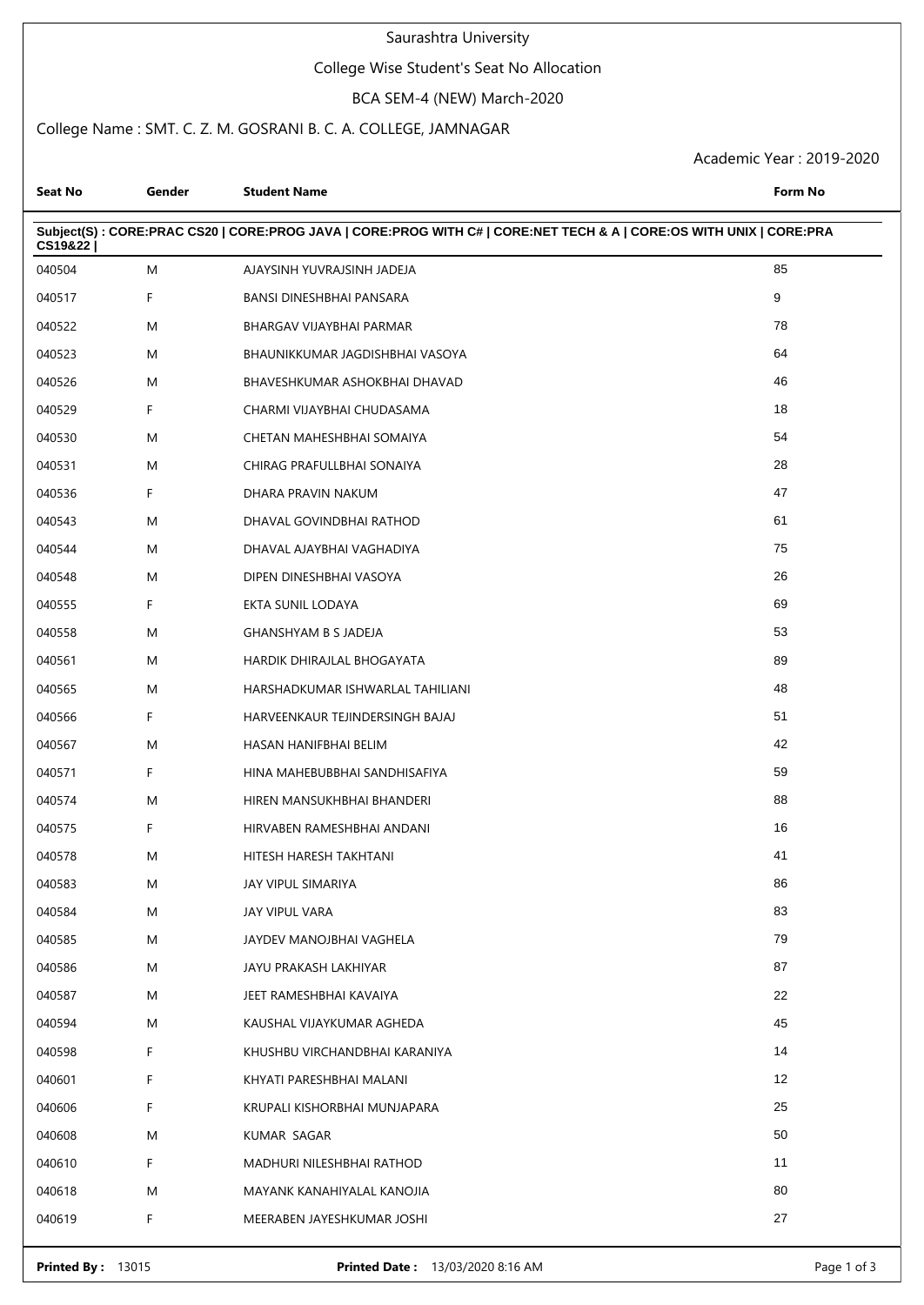## Saurashtra University

# College Wise Student's Seat No Allocation

## BCA SEM-4 (NEW) March-2020

# College Name : SMT. C. Z. M. GOSRANI B. C. A. COLLEGE, JAMNAGAR

Academic Year : 2019-2020

| <b>Seat No</b>                                                                          | Gender | <b>Student Name</b>             | <b>Form No</b> |  |  |  |  |
|-----------------------------------------------------------------------------------------|--------|---------------------------------|----------------|--|--|--|--|
| 040625                                                                                  | M      | MUKESH RAJENDRA KHILANI         | 82             |  |  |  |  |
| 040626                                                                                  | M      | NAYANKUMAR MURLIDHAR LALWANI    | 39             |  |  |  |  |
| 040627                                                                                  | F.     | NEHA BHARATBHAI GORANIYA        | 92             |  |  |  |  |
| 040628                                                                                  | M      | NEHIL SANJAYBHAI AJUDIYA        | 70             |  |  |  |  |
| 040630                                                                                  | M      | NIKHIL SANJAYBHAI NAKAR         | 40             |  |  |  |  |
| 040639                                                                                  | M      | PARAS PRAVINBHAI LUDARIYA       | 60             |  |  |  |  |
| 040647                                                                                  | F.     | POOJA KARSHAN KARMUR            | 20             |  |  |  |  |
| 040652                                                                                  | M      | PUJAN RASIKBHAI ROLA            | 71             |  |  |  |  |
| 040656                                                                                  | M      | RAJ CHETANBHAI NADIYAPARA       | 66             |  |  |  |  |
| 040663                                                                                  | M      | RAVI HARISHBHAI PARMAR          | 38             |  |  |  |  |
| 040665                                                                                  | M      | RAVIANAND OMPRAKASH JHA         | 43             |  |  |  |  |
| 040666                                                                                  | M      | RAVIRAJSINH MAHAVIRSINH PARMAR  | 84             |  |  |  |  |
| 040668                                                                                  | F      | RIDDHI PRAVINBHAI VASOYA        | 8              |  |  |  |  |
| 040682                                                                                  | M      | SARANG DHIREN PUROHIT           | 65             |  |  |  |  |
| 040686                                                                                  | M      | SHANE GEORGE.                   | 94             |  |  |  |  |
| 040688                                                                                  | M      | SHIBIN BIJU GEORGE              | 93             |  |  |  |  |
| 040692                                                                                  | M      | SHUBHAM DIPAKBHAI AKBARI        | 90             |  |  |  |  |
| 040695                                                                                  | M      | SITANSHU NITIN GANDHA           | 72             |  |  |  |  |
| 040700                                                                                  | F      | SONALI PRAVINBHAI VADGAMA       | 35             |  |  |  |  |
| 040701                                                                                  | M      | SUMIT SURESHBHAI SONDAGAR       | 21             |  |  |  |  |
| 040708                                                                                  | F      | VASANTEE GOPALBHAI KANJARIYA    | 24             |  |  |  |  |
| 040712                                                                                  | M      | VIRAJ SHIRISH SAVLA             | 81             |  |  |  |  |
| 040716                                                                                  | M      | VISHAL RAJESHBHAI SURANI        | 91             |  |  |  |  |
| Subject(S) : CORE:PROG JAVA   CORE:PROG WITH C#   CORE:NET TECH & A   CORE:OS WITH UNIX |        |                                 |                |  |  |  |  |
| 040723                                                                                  | M      | HARSHAL MAHESHBHAI VEGAD        | 58             |  |  |  |  |
| 040728                                                                                  | M      | RONAK ARJANBHAI CHANDRAVADIYA   | 67             |  |  |  |  |
| Subject(S): CORE:PROG JAVA   CORE:NET TECH & A   CORE:OS WITH UNIX                      |        |                                 |                |  |  |  |  |
| 040732                                                                                  | M      | KULDIP SURESHBHAI KANSAGRA      | 36             |  |  |  |  |
| 040733                                                                                  | M      | NIRAJKUMAR DILIPBHAI KARANGIYA  | 57             |  |  |  |  |
| Subject(S): CORE:PROG JAVA   CORE:PROG WITH C#   CORE:OS WITH UNIX                      |        |                                 |                |  |  |  |  |
| 040739                                                                                  | M      | MUKESH JAYKISHANBHAI MANGE      | $\mathbf{1}$   |  |  |  |  |
| 040741                                                                                  | M      | RUTVIK GOVINDBHAI BHENSDADIYA   | 19             |  |  |  |  |
| Subject(S): CORE:PROG WITH C#   CORE:OS WITH UNIX                                       |        |                                 |                |  |  |  |  |
| 040754                                                                                  | M      | HARDEEP PARSHOTAM BHAI BHANDERI | 23             |  |  |  |  |
| 040758                                                                                  | M      | VIKRANT DIPAK PABARI            | 10             |  |  |  |  |
| 040759                                                                                  | M      | YATRIK DHIRENBHAI AVASHIA       | 77             |  |  |  |  |
|                                                                                         |        |                                 |                |  |  |  |  |